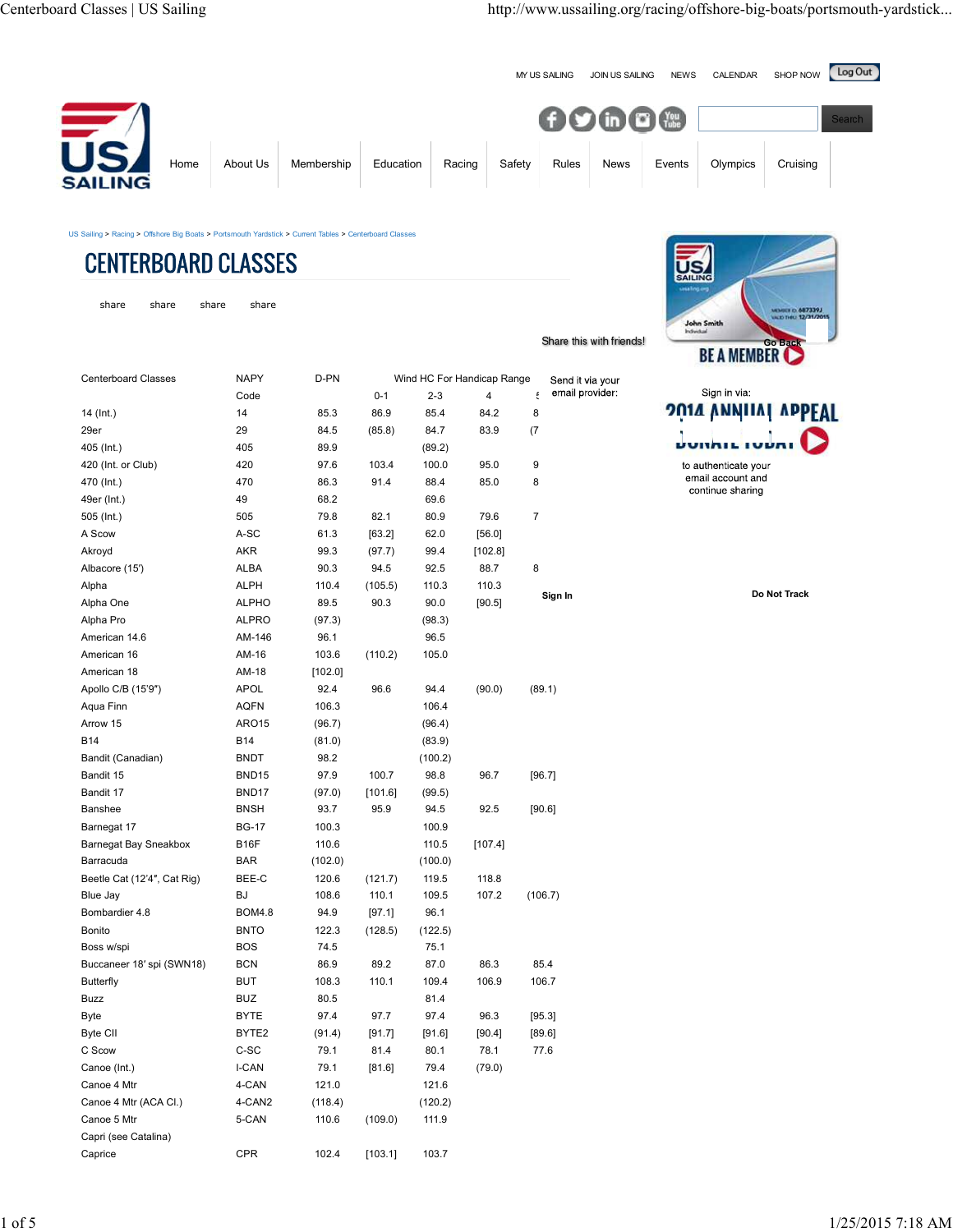| Catalina 13 (Capri)               | CAT <sub>13</sub>           | 92.1           | 94.0               | 92.5          | (90.4)             |                |
|-----------------------------------|-----------------------------|----------------|--------------------|---------------|--------------------|----------------|
| Catalina 14.2 (Capri)             | <b>CAT142</b>               | 99.4           | 100.1              | 99.7          | 99.2               |                |
| Catalina 14.2 Keel (Capri         | CAT142K                     | (100.5)        |                    |               |                    |                |
| Catalina 16.5 (Capri) no spi      | CAT165                      | 96.3           | 97.1               | 95.9          | 94.9               |                |
| Catalina Expo 12.5                | <b>CAT125</b>               | (102.0)        |                    | (101.0)       |                    |                |
| Celebrity w/Genoa                 | CEL                         | 90.2           | 93.8               | 90.4          | 89.0               | [87.6]         |
| Challenger 15                     | CHL <sub>15</sub>           | 91.7           |                    | 93.6          |                    |                |
| CL 14                             | CL <sub>14</sub>            | 101.2          | 103.3              | 101.7         | 100.3              | 94.4           |
| <b>CL 16</b>                      | CL <sub>16</sub>            | 95.7           | 98.0               | 96.8          | 95.1               | 93.6           |
| C-Lark                            | C-LK                        | 96.7           | 96.8               | 96.9          | 96.6               | 96.0           |
| Club Junior                       | <b>CFJ</b>                  | 102.5          | (105.5)            | (103.0)       |                    |                |
| Code 40                           | COD40                       | 93.5           |                    | (94.0)        |                    |                |
| Comet                             | СM                          | 91.7           | 95.2               | 92.1          | 89.7               | 88.7           |
| Contender (Int.)                  | <b>CND</b>                  | 90.1           | 95.9               | 91.0          | 82.0               |                |
| Coronado 15                       | COR <sub>15</sub>           | 91.9           | 92.7               | 92.6          | 91.5               | 90.4           |
| Cyclone 13                        | CLN <sub>13</sub>           | 101.0          | 102.0              | 100.5         | (100.3)            |                |
| Cyclone 13 (SA=74)                | <b>CLN132</b>               | 96.9           | (98.7)             | 97.2          | (95.6)             |                |
| D Scow                            | D-SC                        | 82.7           |                    | 81.4          | [82.0]             |                |
| Dabchick                          | <b>DABCK</b>                | 122.5          | 128.6              | 123.4         |                    |                |
| Dagger                            | <b>DGER</b>                 | 94.9           | 97.2               | 94.7          | (91.3)             |                |
| Day Sailer (O'Day 17)             | DS                          | 98.5           | 101.3              | 98.5          | 96.9               | 96.3           |
| Defender (O'Day)                  | DFD                         | 99.5           | (100.0)            | (99.6)        | (93.3)             |                |
| Demon                             | DM                          | 95.4           | 92.2               | 95.9          | 95.8               | (95.8)         |
| Dolphin 17                        | DLP17                       | 97.5           | (98.1)             | 97.8          | 96.9               |                |
| Dolphin Sr                        | <b>DLPSR</b>                | 105.5          | 111.7              | 108.6         | 101.0              | 97.3           |
| Dover Dory 16                     | DOD <sub>16</sub>           | (105.1)        |                    | (106.7)       |                    |                |
| <b>DS-16</b>                      | <b>DS-16</b>                | 117.1          | (120.7)            | 118.5         | (106.8)            |                |
| Duster                            | <b>DUS</b>                  | 98.2           | 98.7               | 98.8          | (97.8)             |                |
| Dyer Dink DT (10') Rhodes         | DDT10                       | (110.0)        |                    | (112.0)       |                    |                |
| E Scow                            | E-SC                        | 72.6           | 77.6               | 75.3          | 70.8               | 69.3           |
| El Toro                           | <b>ELTO</b>                 | 126.6          | 127.5              | 127.6         | 128.0              |                |
| Enterprise (Int.)                 | ENT                         | 92.6           | 93.4               | 93.3          | 92.2               | 91.6           |
| Europe Dinghy (Int.)              | <b>EUR</b>                  | 92.8           | 94.0               | 93.0          | (91.5)             |                |
| Evans 16                          | EVN <sub>16</sub>           | (98.4)         |                    |               |                    |                |
|                                   |                             |                |                    | (97.9)        |                    |                |
| Explorer 15<br>Falcon 14          | EXP<br>FAL14                | 108.0<br>105.3 | (111.8)<br>(109.4) | 107.1         | [104.8]<br>(101.2) |                |
|                                   | FN                          | 90.1           | 93.2               | 106.3<br>91.8 | 89.1               | 87.1           |
| Finn (Int.)<br>Fireball (Int.)    | FB                          | 85.6           | 87.9               | 87.1          | 85.4               | 82.4           |
| $FJ$ (Int.)                       | FJ                          | 97.9           | 100.9              | 99.3          | 98.2               |                |
| Flying Dutchman (Int.)            | FD                          | 80.1           | 82.6               | 81.5          | 78.4               | (95.8)<br>75.9 |
|                                   | <b>FFSH</b>                 |                |                    | 98.7          |                    |                |
| Flying Fish<br>Flying Scot (19')  | <b>FSCT</b>                 | 99.4<br>89.6   | 102.6<br>92.1      | 90.4          | (98.9)<br>89.1     | 87.5           |
| Flying Tern                       | FT                          | 108.6          |                    |               |                    |                |
|                                   |                             |                | 111.0              | 109.3         | (102.1)            | (102.0)        |
| Force 5                           | F <sub>5</sub>              | 95.4<br>100.7  | 98.1               | 96.6          | 95.3<br>[98.0]     | 93.4           |
| Ford 20 (Day Sailer)<br>Formula S | FRD20                       |                |                    | 100.5         |                    |                |
|                                   | <b>FORMS</b><br><b>FRUN</b> | 98.6           | [95.0]             | 98.6          |                    |                |
| Frontrunner                       |                             | 87.0           | 91.1               | 87.6          | 85.7               |                |
| Fusion 15                         | <b>FUS15</b>                | 90.7           | [93.2]             | 90.8          | [90.0]             | [88.3]         |
| Gannet                            | GN                          | (99.2)         |                    | (100.1)       |                    |                |
| Geary 18                          | GRY18                       | 92.2           | 95.7               | 94.0          | 89.6               | (89.4)         |
| Gemini 16'                        | <b>GEM</b>                  | 99.1           | (101.0)            | 99.4          | (99.1)             |                |
| Ghost 13 (SA=105)                 | GHO <sub>13</sub>           | 104.6          | 105.9              | 105.7         | 103.0              |                |
| GP14                              | <b>GP14</b>                 | 100.9          | 103.0              | 101.7         | 99.8               | (99.4)         |
| Gull                              | GUL                         | 119.5          |                    | (120.6)       |                    |                |
| Hampton One Design                | HA                          | 91.9           | 94.2               | 92.2          | (88.2)             | (87.9)         |
| Harpoon 4.6                       | <b>HPN4.6</b>               | 102.0          | 103.6              | 101.5         | 96.5               |                |
| Harpoon 5.2                       | <b>HPN5.2</b>               | 96.0           | 99.4               | 96.7          | 94.3               | (93.1)         |
| Hartley 14                        | HRT14                       | (97.3)         |                    | (98.1)        |                    |                |
| Highlander                        | HI                          | 84.3           | 87.8               | 86.3          | 82.7               | 80.5           |
| Hobie One-12 See:                 | HLR12                       |                |                    |               |                    |                |
| Hobie One-14 See:                 | HLR14                       |                |                    |               |                    |                |
| Hobie One-9 See:                  | HLRHK                       |                |                    |               |                    |                |
| Holder 12 (H1-12)                 | HLR12                       | 105.5          | 105.2              | 105.6         | 97.5               |                |
| Holder 14 (H1-14)                 | HLR14                       | 111.0          | 113.3              | 111.7         | (108.4)            |                |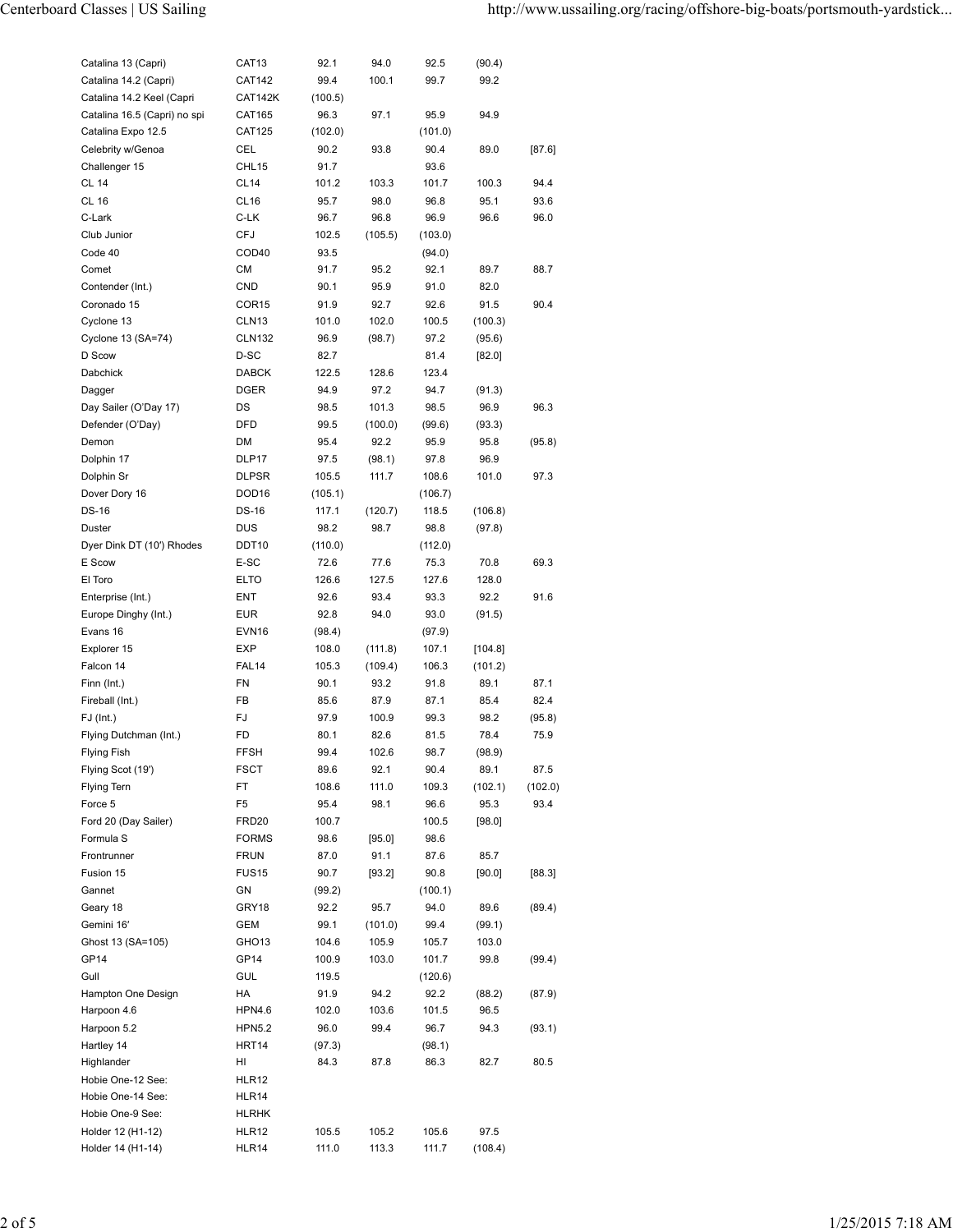| Holder Hawk (H1-9)              | <b>HLRHK</b>          | 120.5            | (114.5) | 121.4              | (120.8)  |         |
|---------------------------------|-----------------------|------------------|---------|--------------------|----------|---------|
| Holiday 19                      | HLD19                 | 103.2            | 108.3   | 103.3              | (100.3)  | [100.3] |
| Holiday Jr                      | <b>HLDJR</b>          | 111.1            | (114.1) | 112.0              | (104.0)  |         |
| Hunter 140 (JY14)               | <b>HTR140</b>         | [99.0]           |         |                    |          |         |
| Hunter 170 no spi               | <b>HTR170</b>         | 92.7             |         | 92.6               |          |         |
| Inland 20 Scow                  | <b>I20-SC</b>         | 83.4             | [88.5]  | (85.0)             | [81.4]   | [80.4]  |
| Interlake                       | INT                   | 89.1             | 92.3    | 90.1               | 89.2     | 87.1    |
| Invitation                      | <b>INVT</b>           | 99.4             | 101.5   | 100.2              | 98.0     | (96.5)  |
| Islands 17                      | ISD <sub>17</sub>     | 98.4             | (101.0) | 100.5              | $[97.9]$ |         |
| Javelin                         | JAV                   | 111.3            | 111.2   | 111.5              | 110.4    | (109.8) |
| Jester 12                       | JES <sub>12</sub>     | (115.0)          |         | (116.5)            |          |         |
| Jester 16                       | <b>JES16</b>          | 102.2            |         | 102.3              |          |         |
| Jester 8                        | JES8                  | 125.6            |         | 126.1              | (123.0)  |         |
| Jet 14                          | JT14                  | 97.2             | 97.5    | 98.2               | 96.6     | (94.6)  |
| Jetwind                         | <b>JTWN</b>           | 109.2            | (112.5) | 110.2              | 102.5    |         |
| Johnson 18 spi                  | JHN18                 | 86.4             | (87.0)  | 86.5               | (80.1)   |         |
| Jollyboat                       | JB                    | 86.8             | (92.0)  | 86.1               |          |         |
| JY 15<br>JY Xcite Trainer 9'11" | JY15                  | 91.9             | 92.5    | 92.4               | 91.9     |         |
| Kenn 11                         | JY-T                  | (135.0)          |         |                    |          |         |
| Kestrel                         | <b>KN11</b><br>KL     | 111.1<br>91.6    | (108.7) | (112.0)            |          | 91.5    |
| Koralle 15                      | KRL15                 |                  | 90.8    | 91.9               | 91.7     |         |
| Koralle Jr                      | KRL12                 | 112.0<br>(120.3) | (123.0) | (113.0)<br>[120.2] |          |         |
| Korsar                          | KO                    | 87.0             | [89.0]  | 86.5               | $[85.0]$ | 85.0    |
| Lark (13'4")                    | <b>LRK</b>            | (93.6)           |         | (93.8)             |          |         |
| Lark 10                         | LRK10                 | 125.4            |         | (130.0)            | (135.3)  |         |
| Laser (Int.)                    | LASE                  | 91.1             | 93.7    | 92.3               | 91.0     | 88.2    |
| Laser 2000                      | <b>LAS2000</b>        | 92.5             |         | 91.1               |          |         |
| Laser 4.7 (Int.)                | <b>LAS4.7</b>         | 95.4             | (96.1)  | 95.2               | (94.9)   |         |
| Laser 4000                      | LAS4000               | 80.7             |         | 80.8               |          |         |
| Laser II (Int., w/Trap & Spi)   | LASE2                 | 92.8             | 95.6    | 94.6               | 93.6     | 88.8    |
| Laser Radial/Laser M            | LASEM                 | 96.7             | 99.4    | 97.3               | 93.6     |         |
| Laser Stratos no trap           | LASST                 | 87.3             |         | 87.4               |          |         |
| Laser Vortex                    | LASVT                 | 86.8             |         | 87.2               |          |         |
| Lazy E                          | LZE                   | 91.7             |         | 92.7               | (88.9)   |         |
| Lido 14                         | LD <sub>14</sub>      | 98.9             | 99.7    | 99.1               | 98.5     | 98.2    |
| Lightning (Int.)                | П                     | 87.0             | 92.6    | 87.6               | 85.4     | 83.9    |
| Lone Star 13                    | LS13                  | 109.5            | [106.3] | 108.4              |          |         |
| Lone Star 16 (SA=145)           | LS16                  | 116.1            | (116.0) | 117.4              | (116.2)  |         |
| Lone Star 16 (SA=165)           | LS162                 | 110.6            | (108.9) | (114.4)            |          |         |
| M Scow (M-16 Scow)              | M-SC                  | 89.3             | 94.2    | 90.6               | 88.1     | 87.4    |
| M-20 Scow                       | M-20                  | 83.5             | 88.6    | 85.2               | 81.5     | 80.5    |
| Mac Dinghy                      | MACD                  | 121.2            |         | 121.3              |          |         |
| Mach II                         | <b>MACH</b>           | (110.0)          | (112.0) | [110.6]            | [108.3]  |         |
| Man O'War                       | <b>MWR</b>            | 99.4             | 100.9   | 98.9               | 98.3     |         |
| Mariner 17                      | MAR17                 | 105.0            |         | 105.3              | (100.0)  |         |
| Marlin 14                       | MRL14                 | (103.3)          |         | (103.1)            | (102.0)  |         |
| Marshall Cat 15 See:            | SNDPR                 |                  |         |                    |          |         |
| Mayflower                       | MAY                   | 123.6            | (125.4) | 126.3              | (115.3)  |         |
| MC Scow                         | MC-SC                 | 87.8             | 89.5    | 87.4               | 87.2     | 86.5    |
| Megabyte                        | MBYT                  | 90.8             | 93.7    | 92.8               | 91.2     | (90.0)  |
| Melonseed Skiff                 | MSED                  | [110.0]          |         |                    |          |         |
| Merrimac                        | MERI                  | (108.9)          |         | (106.6)            |          |         |
| Meteor                          | MET                   | (116.0)          | (120.0) | [115.0]            |          |         |
| Microtoner (Brazil)             | <b>MTON</b>           | (88.0)           |         | (88.2)             |          |         |
| Minifish (Alcort)<br>Mirror 16  | MFSH                  | 113.4            | 116.2   | 115.5              | [112.0]  | (109.1) |
| Mirror Dinghy (10'10")          | MRR16<br><b>MRRDY</b> | 95.8<br>113.1    | (114.0) | 97.0<br>113.0      | 112.5    | (110.6) |
| Missile                         | MI                    | 98.1             | (97.8)  | 98.0               |          |         |
| Mobjack                         | MJ                    | 91.3             | 96.5    | 92.4               | 88.0     | (86.5)  |
| Monk                            | MONK                  | [100.0]          |         |                    |          |         |
| Montgomery 15                   | MON <sub>15</sub>     | 108.2            |         | (111.7)            |          |         |
| Moth                            | МO                    | 107.1            | (108.4) | 107.2              | (102.0)  |         |
| Mustang 17                      | MUS17                 | 102.9            | (104.3) | 103.1              |          |         |
|                                 |                       |                  |         |                    |          |         |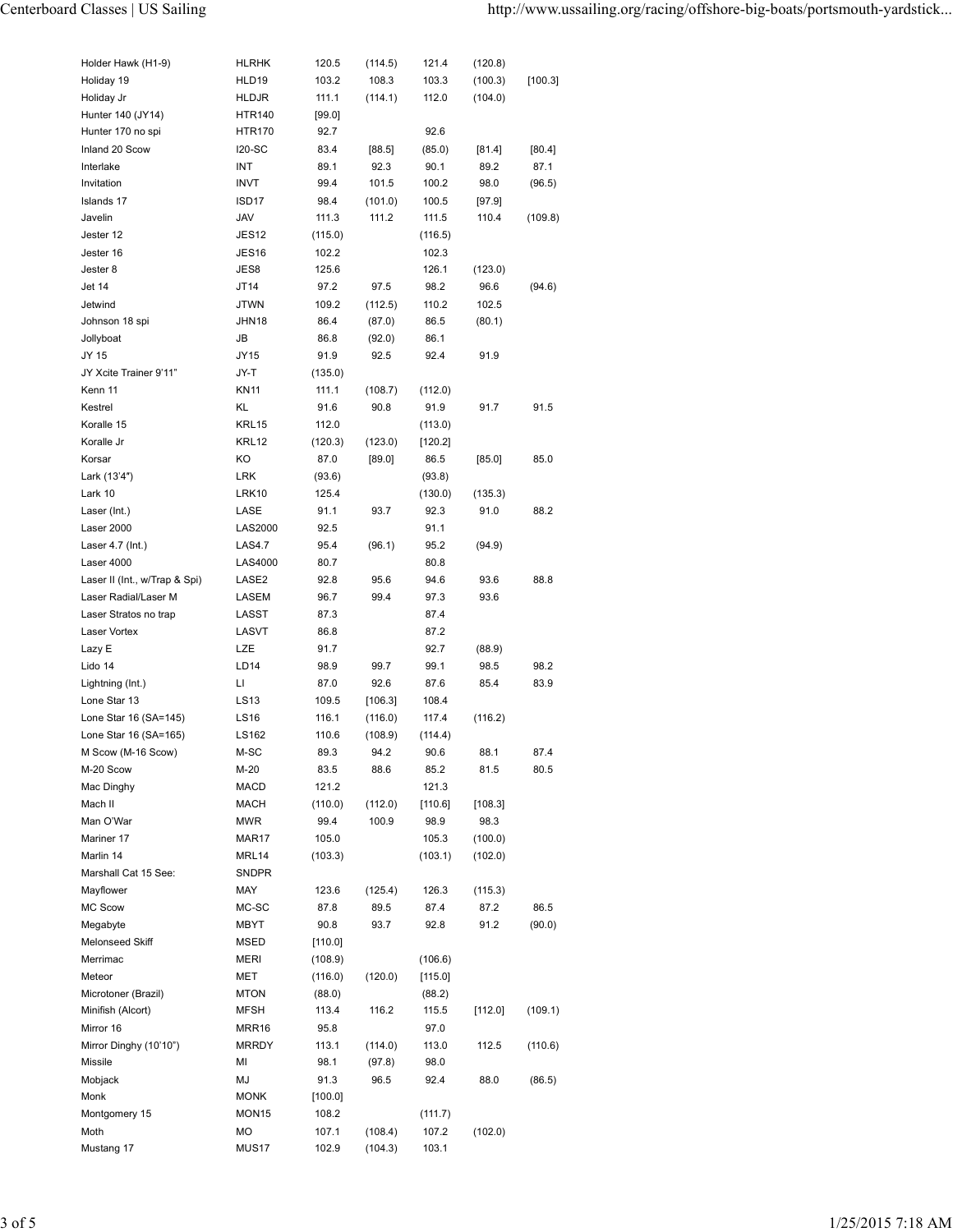| Musto Skiff                         | MUST                             | [80.0]            |                  |                  |           |         |
|-------------------------------------|----------------------------------|-------------------|------------------|------------------|-----------|---------|
| Mutineer 15' (SWN15)                | <b>MUTR</b>                      | 96.0              | 98.1             | 96.1             | 95.4      | (95.0)  |
| MX Ray                              | <b>MXRAY</b>                     | (90.5)            |                  | (90.7)           |           |         |
| Narrasketuck                        | <b>NRS</b>                       | (89.7)            |                  |                  |           |         |
| National 10                         | $N-10$                           | (123.5)           |                  | (123.3)          |           |         |
| National 12                         | $N-12$                           | 98.0              |                  | 97.4             |           |         |
| National One Design                 | N <sub>1</sub> D                 | 96.3              | 97.5             | 96.5             | 95.8      | (93.3)  |
| Neptune 14                          | NEP14                            | 107.4             |                  | 108.2            | (103.3)   |         |
| Nomad spi (Vanguard)                | NMD17                            | (93.5)            |                  |                  |           |         |
| O'Day 12                            | ODY12                            | 117.3             |                  | (117.1)          | $[107.8]$ |         |
| O'Day 15                            | ODY15                            | 95.8              | 98.1             | 97.8             | 93.8      | [91.4]  |
| OK Dinghy (Int.)                    | ОК                               | 96.5              | 97.1             | 96.9             | 96.6      | 96.1    |
| Omega (14')                         | <b>OMG</b>                       | 110.6             | 112.3            | 110.4            | 108.1     |         |
| Optimist Pram (Int.)                | OP                               | 123.6             |                  | 124.0            |           |         |
| Ospray (O'Day)                      | <b>OSPRA</b>                     | 105.7             | (108.2)          | 106.5            | (102.8)   |         |
| Osprey Mk 1&2                       | $OS-1$                           | 85.0              |                  | 85.0             |           |         |
| Osprey Mk 2&3                       | $OS-3$                           | 84.8              | 87.2             | 84.8             | 84.0      |         |
| Overnighter (Tanzer)                | OVN <sub>16</sub>                | 102.5             | 103.0            | (102.3)          |           |         |
| Paceship 17                         | PSC <sub>17</sub>                | 107.4             | (109.3)          | (108.2)          | [105.5]   |         |
| Penguin                             | PG                               | 111.5             | 112.9            | 112.8            | 110.3     |         |
| Petrel                              | PET                              | 115.6             | 117.0            | 116.6            |           |         |
| Phantom (Lateen Rig)                | <b>PHNTM</b>                     | 103.5             | 108.5            | 104.5            | 101.2     | (99.1)  |
| Pintail                             | PINT                             | 105.0             | 113.9            | 107.3            | (100.0)   | (96.5)  |
| Pirateer                            | <b>PIRAT</b>                     | 102.9             | (104.9)          | 102.9            | (101.5)   |         |
| Porpoise 12                         | PRP <sub>12</sub>                | 114.6             |                  | 116.8            |           |         |
| Precision 14                        | <b>PRS14</b>                     | 103.5             | (102.4)          | (103.0)          | (98.8)    |         |
| Precision 15                        | <b>PRS15</b>                     | 96.6              |                  | (96.2)           |           |         |
| Precision 16                        | PRS <sub>16</sub>                | 100.1             | (101.8)          | 101.5            | $[95.0]$  |         |
| Precision 18.5 no spi               | <b>PRS185</b>                    | 90.2              | (91.5)           | $[90.2]$         | (88.0)    |         |
| Puffer                              | PUF                              | 110.4             | 108.7            | 111.8            | 108.8     | (106.8) |
| Raider 16                           | RDR <sub>16</sub>                | 91.4              | 92.0             | 91.2             |           |         |
| Ranger 16                           | RNG <sub>16</sub>                | (111.2)           |                  | (108.8)          |           |         |
|                                     | <b>RSCL</b>                      |                   |                  | 109.5            | [103.4]   |         |
|                                     |                                  |                   |                  |                  |           |         |
| Rascal                              |                                  | 108.9             | [113.0]          |                  |           |         |
| Rebel                               | <b>REB</b>                       | 96.9              | 96.2             | 96.1             | 96.0      | 96.0    |
| Rhodes Bantam                       | RB                               | 97.4              | 101.0            | 98.1             | 96.0      | 94.8    |
| RS 200 Slp spi                      | <b>RS200</b>                     | 88.3              |                  | 88.8             |           |         |
| RS 400 Slp spi                      | <b>RS400</b>                     | 82.3              |                  | 82.4             |           |         |
| RS 600                              | <b>RS600</b>                     | 76.2              | (77.4)           | 76.8             |           |         |
| RS 700 spi                          | <b>RS700</b>                     | 73.3              |                  | 73.9             |           |         |
| RS 800 Slp spi                      | <b>RS800</b>                     | 77.0              |                  | 77.5             |           |         |
| RS Feva                             | <b>RSFEV</b>                     | (105.2)           |                  | (105.8)          |           |         |
| RS Vareo spi                        | RSVAR                            | 92.7              |                  | 92.7             |           |         |
| Sabot Naples                        | SBT-N                            | 136.4             |                  | 136.7            |           |         |
| Sabot U.S.                          | SBT                              | (119.6)           |                  | (121.8)          |           |         |
| Sailfish                            | SAF                              | 118.4             | 119.8            | 118.5            | (114.1)   |         |
| Sandpiper 15 (Marshall)             | <b>SNDPR</b>                     | 112.7             | (116.6)          | 114.3            | (109.1)   |         |
| Scorpion                            | <b>SCOR</b>                      | 112.1             | 112.6            | 111.0            |           |         |
| Sea Pearl 21 (Cat Ketch)            | SPL21K                           | (96.6)            |                  | (97.0)           |           |         |
| Sea Snark (Snark)                   | <b>SNAR</b>                      | 129.1             | 134.1            | 130.8            | (125.0)   |         |
| Sea Witch (Sunchaser II)            | <b>SWCH</b>                      | 112.2             | 111.3            | 114.5            |           |         |
| Seabird                             | SBD                              | (117.1)           |                  | (117.0)          |           |         |
| Sidewinder (Sloop)                  | SWND                             | 98.9              | 102.1            | 100.6            | 96.7      | (94.3)  |
| Sirocco 15<br>Skidley               | SRC15<br><b>SKID</b>             | 97.2<br>91.3      | (96.6)<br>(90.4) | (97.5)<br>(91.7) | (90.0)    | (96.5)  |
| Skipjack                            | SJ                               | 93.1              | 94.4             | 94.0             | 90.8      |         |
|                                     |                                  |                   |                  |                  |           |         |
| Skylark                             | <b>SL</b>                        | 116.4             | (117.6)          | 116.3            | (107.8)   |         |
| Snipe (Int.)                        | SN                               | 91.9              | 94.8             | 92.5             | 91.4      | 89.0    |
| Solar Sailer 13' Expo               | SOS <sub>13</sub><br><b>SPKR</b> | (122.7)           |                  | (122.3)          |           |         |
| Spanker (Brazil)<br>Spindrift 13'4" | SPN <sub>13</sub>                | $[97.0]$<br>104.5 | (104.9)          | 104.6            | $[102.5]$ |         |
|                                     | SPN <sub>15</sub>                |                   |                  |                  |           |         |
| Spindrift 15<br>Spree               | <b>SPR</b>                       | 100.5<br>93.0     | (105.9)<br>92.8  | (100.6)<br>93.8  | (92.4)    |         |
| SR 17                               | SR-17                            | (83.1)            |                  |                  |           |         |
| Starcraft                           | STC                              | 117.6             |                  | (119.7)          |           |         |